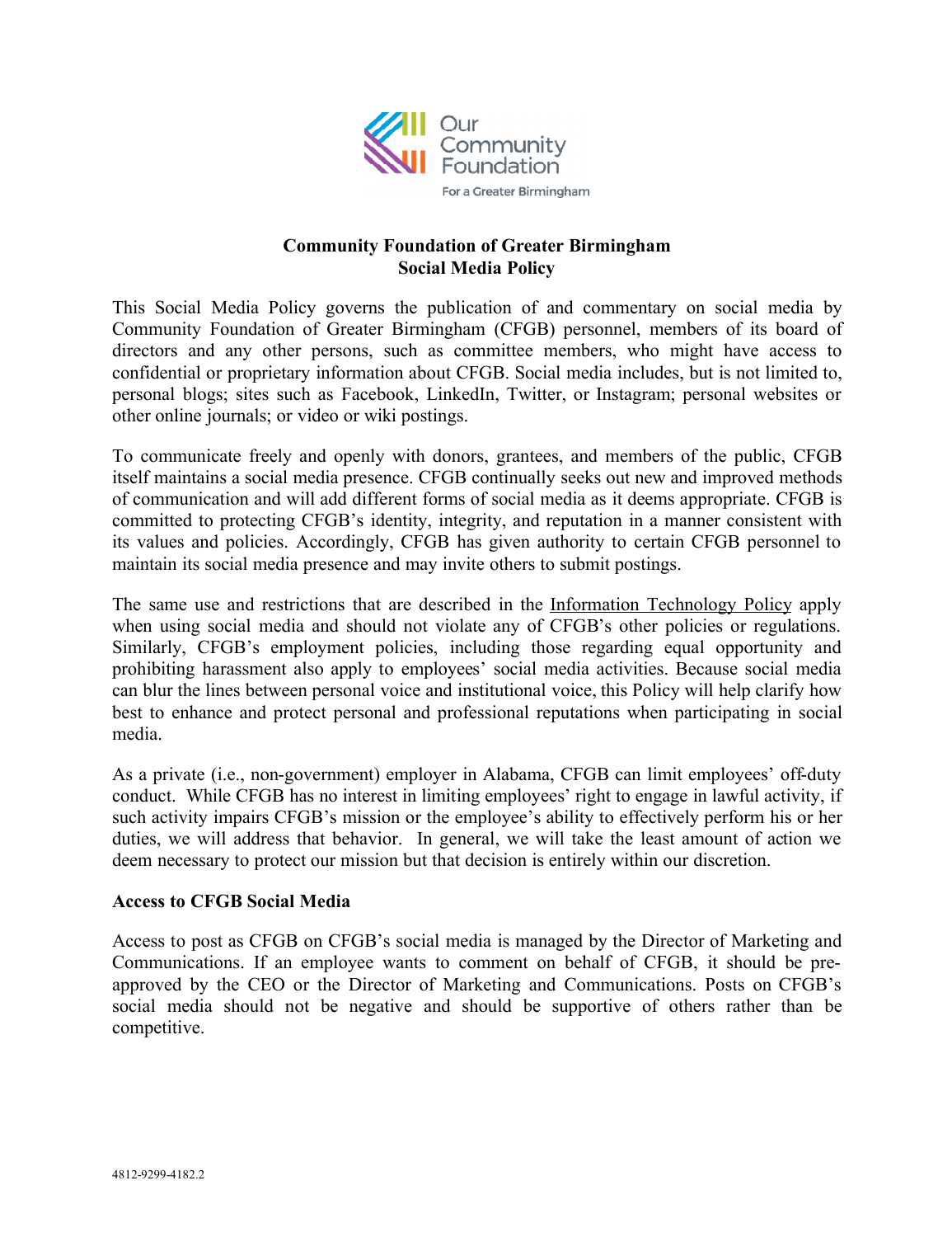### **Responses to Social Media**

Spam and/or comments received on CFGB's social media will be moderated. The Director of Marketing and Communications will exercise his or her discretion in moderating, including deleting comments.

### **Accuracy and Facts**

CFGB posts and comments will be accurate and factual. Every effort should be made by the Director of Marketing and Communications or anyone else posting on CFGB's social media to get accurate and factual information before posting it. For others who want to make comments through non-CFGB social media, the best way to make comments is to comment only on topics they can speak clearly about and on topics they know well. If an employee is unsure about a comment they want to make, the employee should contact the Director of Marketing and Communications.

## **Confidentiality and Privacy**

CFGB will not post confidential and proprietary information. It's perfectly acceptable to talk about CFGB's work and have a dialog with the community, but it's not acceptable to publish confidential information. Special care should be taken in sharing any information based on knowledge gained through your work with CFGB. The section on Confidentiality and Security on pages 2-3 of the Information Technology Policy provides more information about this subject.

### **Conflict of Interest**

Employees posting on social media (including personal social media outlets) about any issue affecting CFGB will disclose any conflict of interest and will not conceal their identity or that they work for CFGB. Employees can refer to CFGB's Conflict of Interest Policy for more guidance.

## **Respect of Copyright Laws and Original Source Materials**

It is critical that employees show proper respect for the laws governing copyright and fair use or fair dealing of copyrighted material owned by others, including CFGB. CFGB will link directly to online references and original source materials. Employees should never quote more than short excerpts of someone else's work, and always attribute such work to the original author/source.

#### **Respect of the Social Media Audience**

The public in general, and CFGB's donors, employees, nonprofit partners, and board members, reflect a diverse set of customs, values, and points of view. Employees will not post (whether on CFGB's or personal social media) anything contradictory or in conflict with CFGB's website. This includes not only the obvious (no ethnic slurs, offensive comments, defamatory comments, personal insults, obscenity, etc.), but also topics that may be considered objectionable or inflammatory - such as controversial movements, politics and religion. In general, comments should support the mission and messages of CFGB. The section on Content of Communications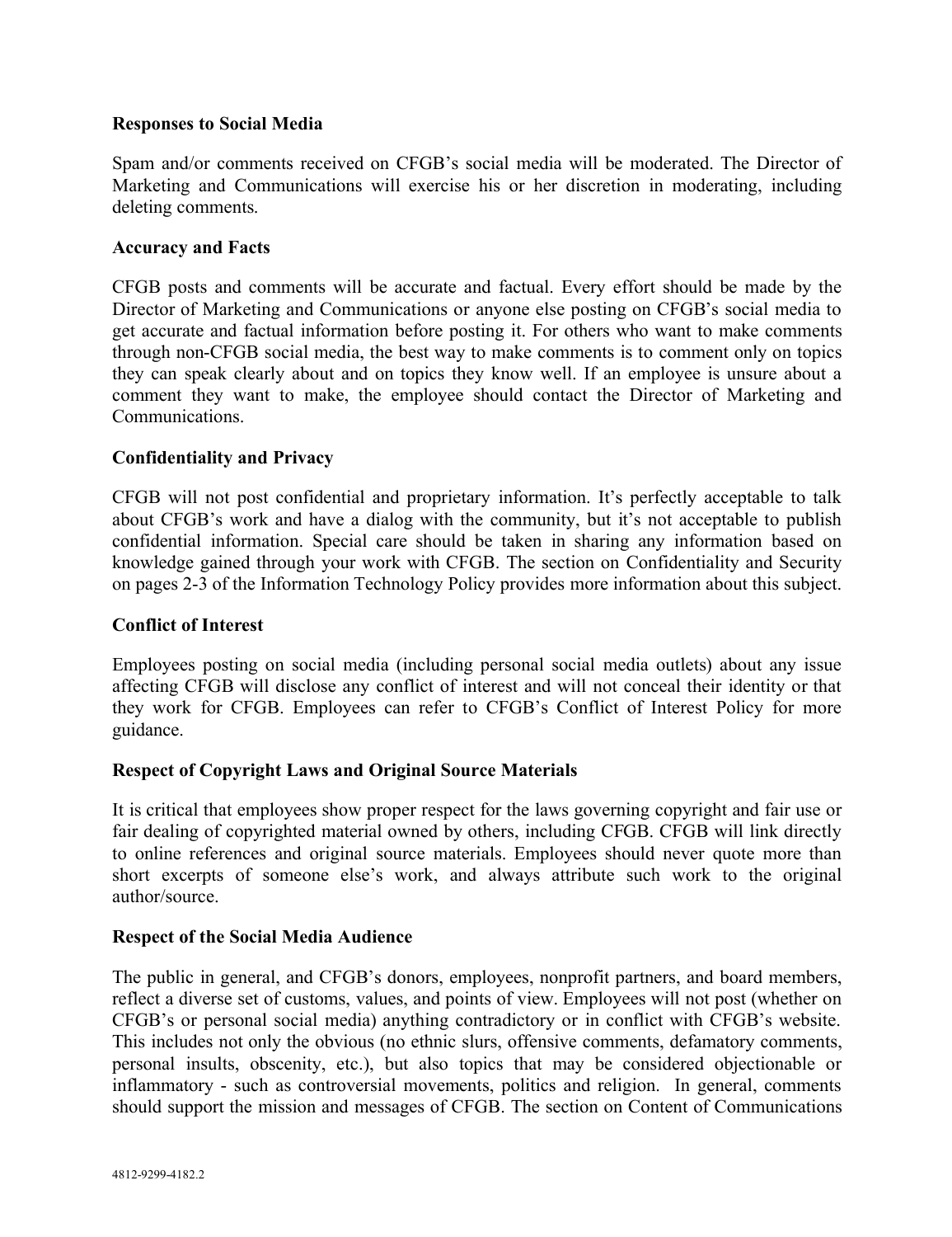and Unacceptable Uses of the Internet, Email and Phone/Voice Systems are covered in the Information Technology Policy on pages 9-10 also applies to social media.

## **Misrepresentations and Mistakes**

If an employee finds a misrepresentation or inaccurate statement made about CFGB in the media, he or she should report it immediately to the Director of Marketing and Communications rather than attempting to engage on behalf of CFGB.

If an employee makes an error, he or she should be up front about the mistake and correct it quickly. If an earlier post is modified, the employee will make it clear that it has been modified. If someone accuses CFGB or an employee of posting something improper, CFGB shall deal with it quickly to lessen the possibility of a legal action. Again, employees should not attempt to engage on behalf of CFGB; report it to the Director of Marketing and Communications.

## **Endorsements**

CFGB posts will not promote a product, a political party or political candidate. While employees may work for a particular political cause or candidate on their own time, they should be careful about engaging in activity that could affect CFGB's mission or impair their ability to effectively perform their jobs.

## **Media Inquiries**

Media inquiries about CFGB and our current and potential donors, employees, partners, and competitors should be referred for coordination and guidance to the Director of Marketing and Communications.

## **Personal Use of Social Media – What is prohibited?**

CFGB respects the right of its personnel to write blogs and use social media and social networking sites. CFGB does not want to discourage its personnel from self-publishing and selfexpression, and CFGB takes a neutral position toward personnel who use Social Media in connection with personal interests and affiliations, or for other lawful purposes. However, CFGB personnel are expected to follow the guidelines and policies set forth to make clear that their comments and posts are made by them as an individual, not by them as an employee, agent, or representative of CFGB. If an employee's social media activity (even on a personal social media outlet) interferes with CFGB's mission or otherwise impairs the employee's ability to effectively perform his or her duties, CFGB will request that the employee retract the post or issue an apology. In certain extreme circumstances, at its discretion, CFGB may terminate an employee's employment as the result of social media activity.

Here are some general guidelines:

Do Not Speak for CFGB Unless We Authorize It. Unless specifically authorized in writing by the President and CEO or the Director of Marketing and Communication, CFGB personnel are not authorized to, and therefore are restricted from, speaking on behalf of CFGB through social media.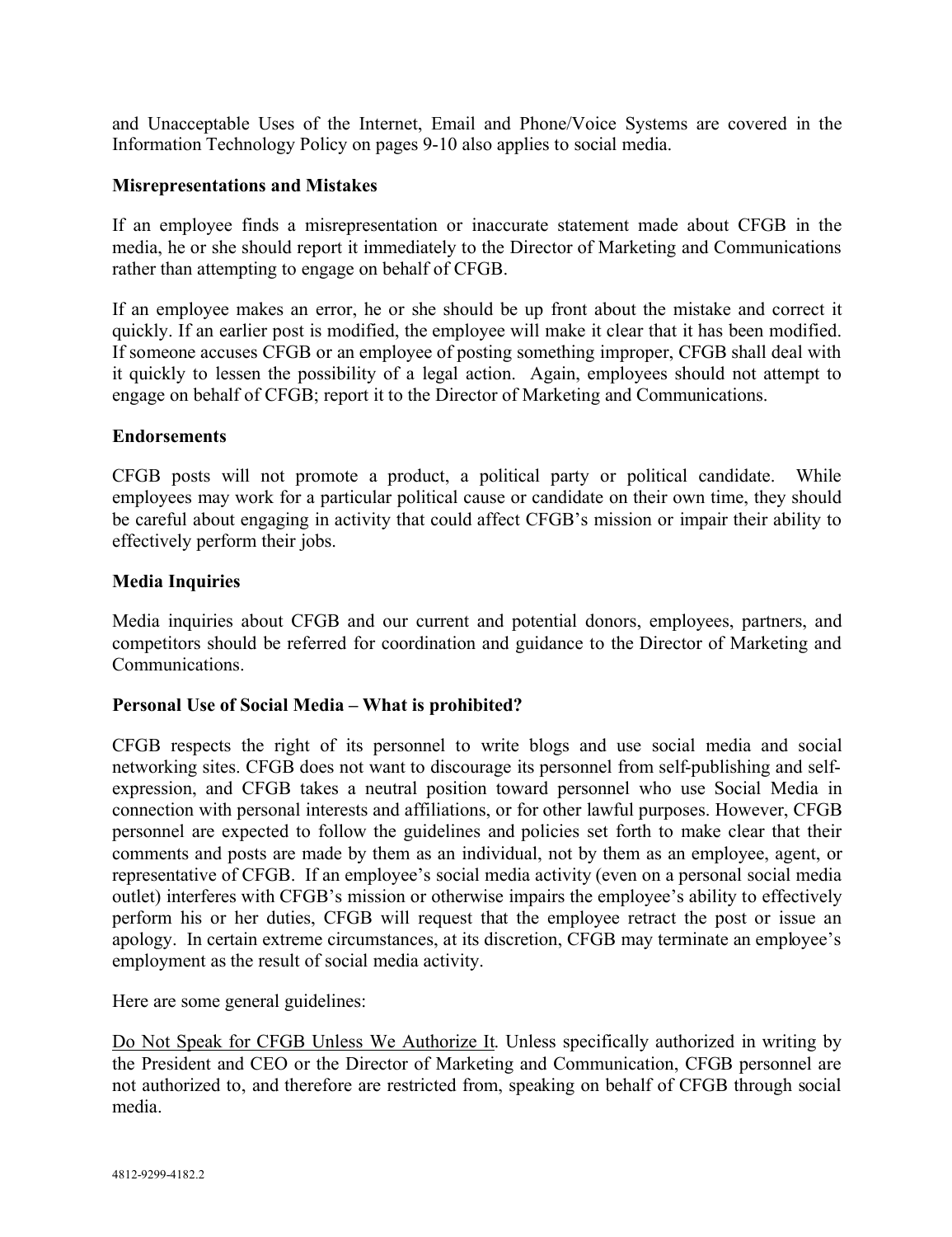Do Not Post Confidential or Proprietary Information. CFGB personnel must adhere to CFGB's Confidentiality Policy in their use of social media. This means they may not discuss any confidential and/or proprietary work-related matters or information through social media. Likewise, personnel may not post through social media confidential and/or proprietary donor, grantee or CFGB-related documents, or post any information that would violate CFGB's Confidentiality Policy.

Do Not Post What Could Get You in Trouble Legally. An employee is personally responsible for their commentary and posts through social media. An employee can be held personally liable for commentary that is considered defamatory, threatening, intimidating, harassing, obscene, proprietary or libelous.

Limit Your Use of Our Equipment to Post on Social Media. As with all personal use of CFGB's information technology resources, use of CFGB's IT resources to conduct personal social media activities should be kept to a minimum and not disrupt work activities. Excessive or inappropriate personal use of CFGB's IT resources for social media purposes will be subject to disciplinary action, up to and including termination.

When using social media, an employee must use their personal e-mail address and may not use their CFGB e-mail address as the employee's means of identification and communication.

Do Not Violate Our Policies in Your Social Media Activities. If an employee chooses to identify himself or herself as a CFGB employee, board member, or volunteer through social media, please understand that some readers may view the employee as a spokesperson for CFGB. Because of this possibility, we ask that when using social media, the employee state clearly that he or she is speaking on behalf of himself or herself, that the employee's comments, posts, and views are their own, and that the employee is not authorized to speak on behalf of CFGB. Keep in mind that even with such a disclaimer, an employee's comments may affect CFGB, so employees should not violate any CFGB policies in their posts. If a personal post affects CFGB's operations, it could have consequences. If an employee has a question about what he or she should or should not post, seek guidance from the Director of Marketing and Communications.

# **No Expectation of Privacy**

Personnel are cautioned that there is no expectation of privacy while using social media. Postings can be reviewed by anyone, including donors, potential donors, coworkers, and CFGB. CFGB will monitor comments, posts, blogs, forums, and discussions about CFGB, its personnel, its donors, its grantees and community foundations generally that are posted on the Internet or otherwise publicly available.

# **Reporting Violations**

CFGB requests and strongly urges employees to report any violations, or possible or perceived violations, of this Policy to supervisors or the CEO. Board members and volunteers are encouraged to report violations to the Board Chair or CEO. In particular, CFGB would request that a person reporting a violation provide a snapshot and/or printout of the page(s) that contains the possible or perceived violation so that CFGB may examine the entire context of the alleged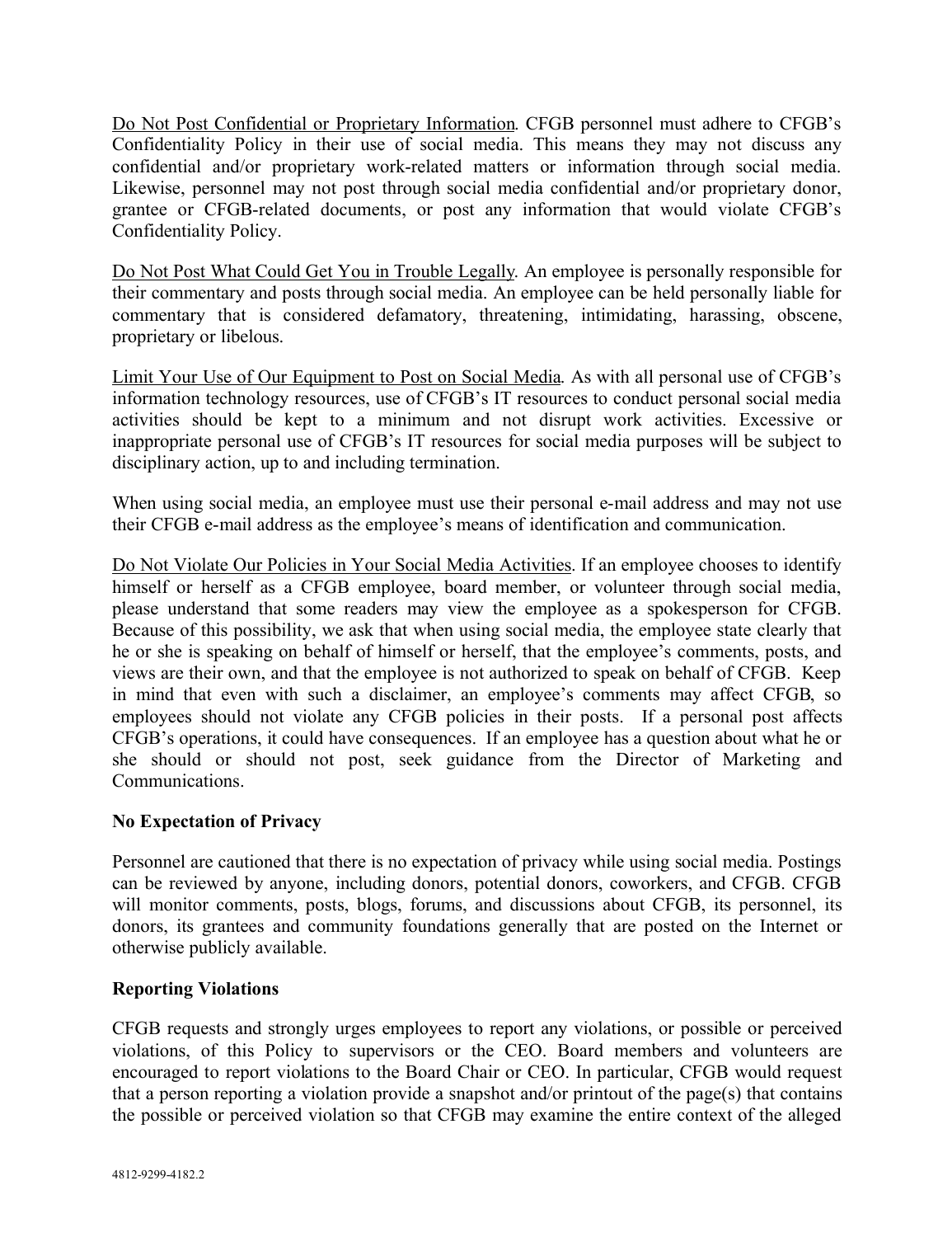violation. In reporting a violation, do not increase its scope by commenting on it or otherwise circulating it to others.

## **Discipline for Violations**

Any employee who violates this Policy will be subject to disciplinary action up to and including termination from employment or affiliation with CFGB and possible legal action. If necessary, CFGB reserves the right to advise appropriate legal officials of any possible legal noncompliance. Violations by members of the board and other volunteers may lead to dismissal from the board or committee on which the volunteer serves.

### **Acknowledgment, Consent and Agreement Form**

The Social Media Policy form attached hereto shall be completed and returned to CFGB for filing as soon as possible. Signed forms will be on file at the CFGB office.

*Amended, Approved by the Board of Directors on March 21, 2019*